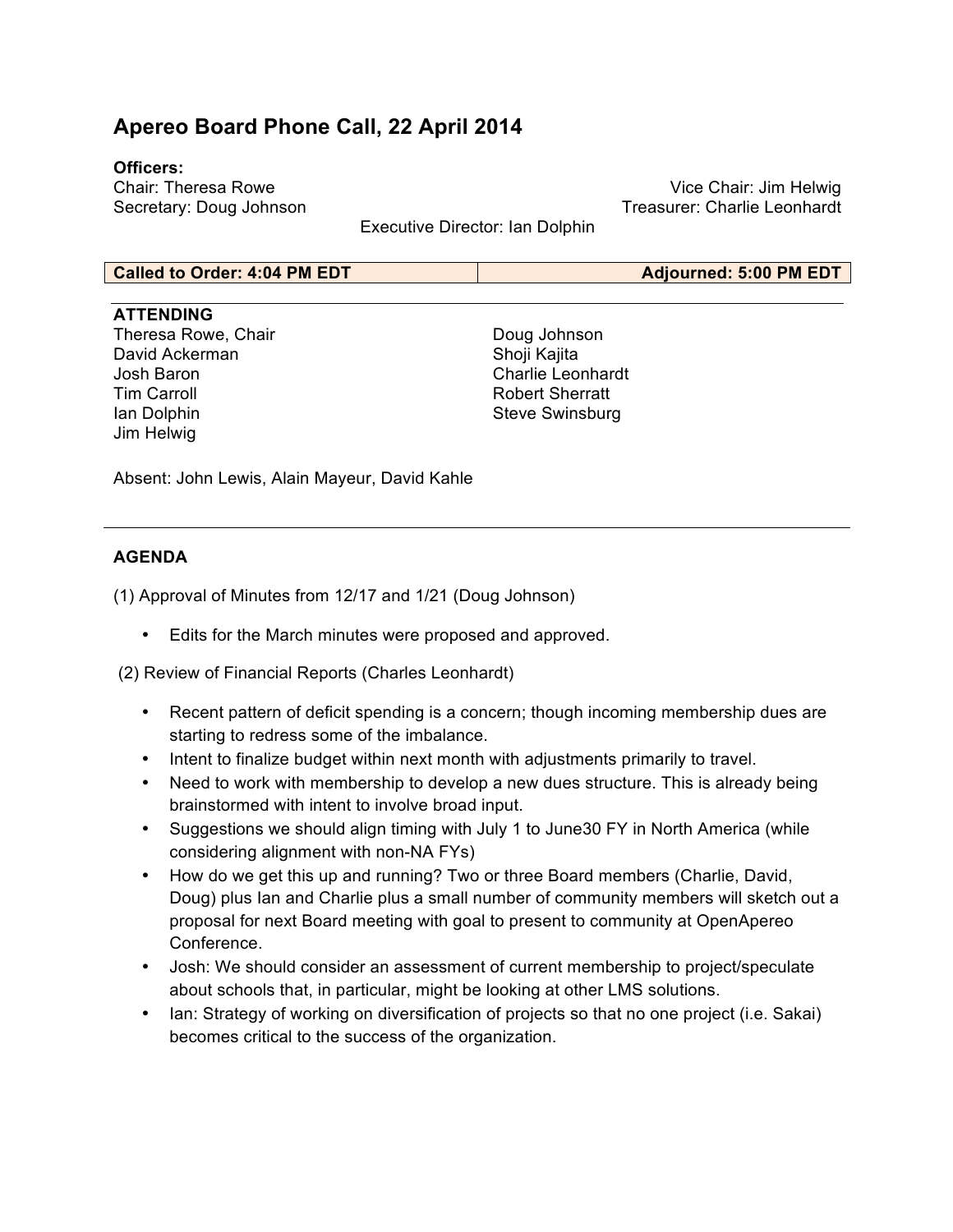(3) Executive Director Notes

- Board Elections A timetable has been put forth [see document "Board Elections Timeline 19Mar2014]. With the closing date for nominations coming on 22 April, we have two nominations for four positions.
- Moving carefully but positively working on possible agreement between Apereo and InCommon
- A number of new commercial affiliate applications have been received and are put forward for approval. Jim Helwig moved approval; Theresa Rowe seconded. All approved and will be announced at a future date.
- Incubation is going extremely well. All projects but one are moving forward effectively. But: we have a small group of mentors who have been very effective; but we need to draw in more mentors in order to maintain and expand program. Suggestion: Review conference registrations for likely mentors and approach them personally.
- Incubation candidate: PESC CDS Taskforce EDexchange Project. "EDexchange provides the open source building blocks necessary to create and maintain a web services network for the secure exchange of education data." Consensus of Board is that this would add an interesting diversification of the Apereo Portfolio. Current state of approval by Incubation Working Group is unclear; but Josh Baron moved and David Ackerman seconded. Approved pending Incubation Working Group decision.

## (4) New Business

- Draft ED job description. Jim Helwig moved to table until next meeting to allow more time for edits/comments; Josh Baron seconded. **Tabled**. Doug will put draft in Board Google Docs site.
- Volunteers for membership structure work. Discussed earlier (cf. )

# (5) Old Business

- Review and recording of Board Elections. Timeline circulated by Ian. Need to update with date for Apereo General Meeting. Need to update process with Institutional representatives allowed to identify another representative from their institution AND for proxy voting.
- Status of nominations: Current state is two nominees for four positions. We also know of two or three nominations "in the pipeline" before midnight tonight (EDT).
- Discussion on Sakai talking points distributed by Josh

(6) Events Updates and Feedback - Quick Comments

- Conference Board Activities Board meeting 10 AM Sunday before the Annual General Meeting at OpenApereo
- OpenApereo registrations open.
- Should we schedule an interim Board meeting? Email Theresa if you think we need to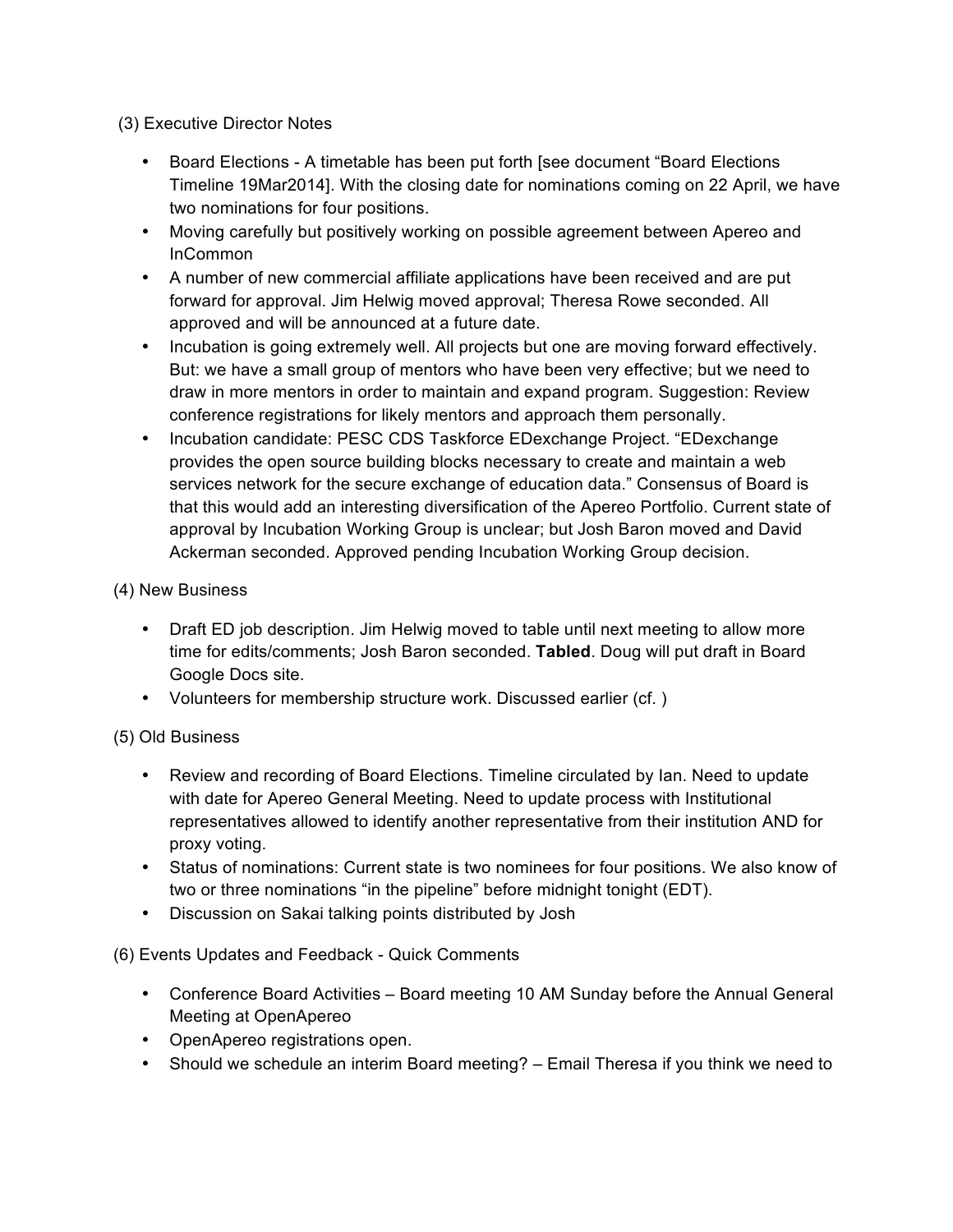Meeting adjourned at 5:00PM (EDT)

## **Future Agenda Items**

- **Discussion - Performance Goals for Executive Director**
	- o Ian Dolphin. 2-3 goals
- **Planning for future events**
	- o Educause National proposals.